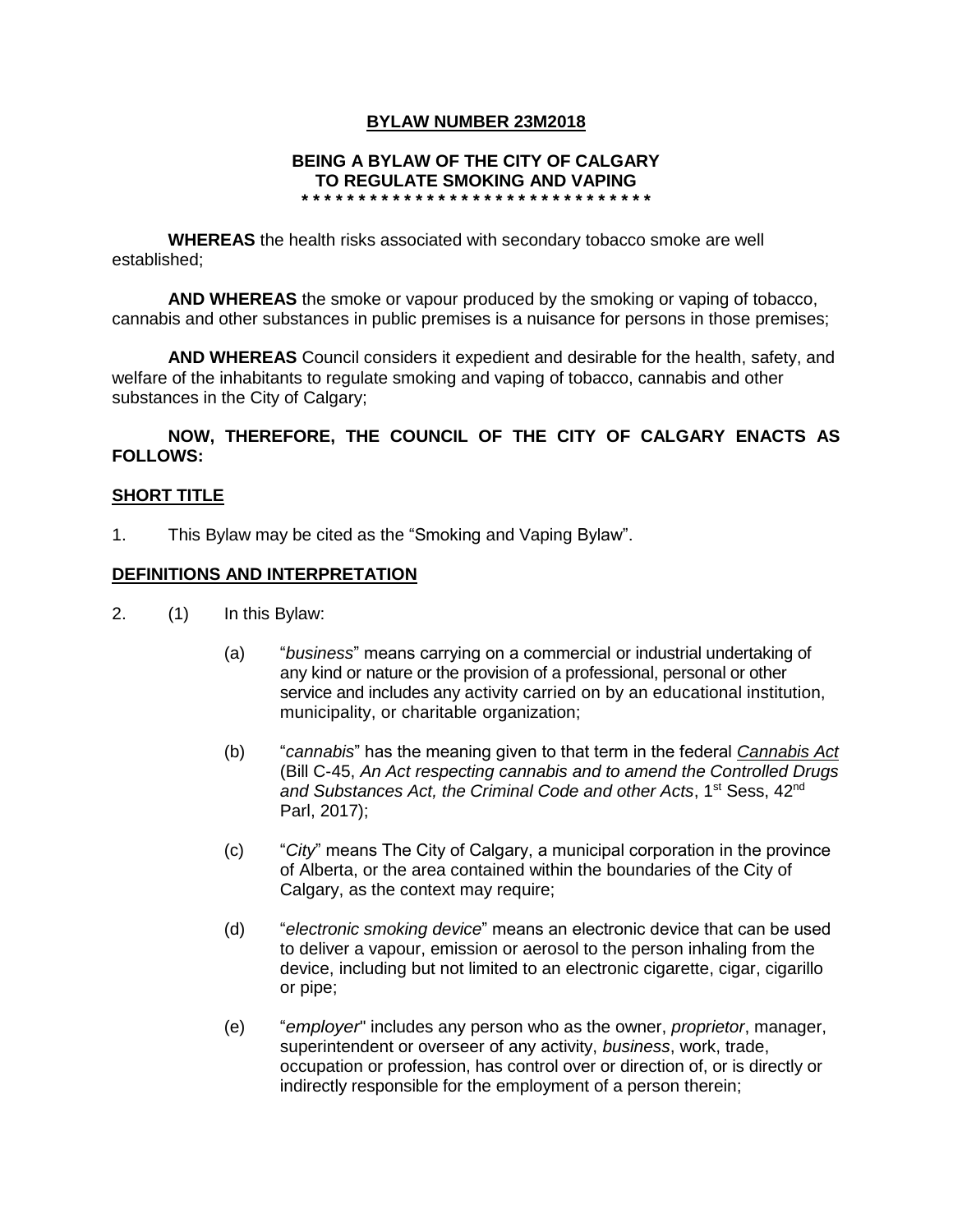- (f) "*officer*" means a Bylaw Enforcement Officer appointed pursuant to Bylaw 60M86, a peace officer appointed pursuant to the *Peace Officer Act*, S.A. 2006, c. P-3.5, or a member of the Calgary Police Service;
- (g) "*Olympic Plaza*" means the area bounded on the north by 7th Avenue S.E., on the east by Macleod Trail S.E., on the south by 8th Avenue S.E. and on the west by 1st Street S.E., but excluding lots 39 and 40 of Block 52 on Plan A;
- (h) "*operator*" includes the person responsible for the day to day operations of a public premises and a *proprietor* of a public premises;
- (i) "*outdoor pool*" means a structure that contains water which is designed and intended for recreational use, and includes a spray park or a wading pool;
- (j) "*outdoor skating rink*" means an outdoor ice surface that is designed for recreational skating or playing hockey;
- (k) "*playground*" means an outdoor area upon which apparatus such as swings and slides are placed;
- (l) "*proprietor*" means, where applicable:
	- (i) the person who ultimately controls, governs or directs the activity carried on within any premises referred to in this Bylaw and includes the person usually in charge thereof;
	- (ii) a hospital board appointed pursuant to the *Hospitals Act*, R.S.A. 2000, c. H-12;
	- (iii) a board of governors established pursuant to the *Post-Secondary Learning Act*, S.A. 2003, c. P-19.5; or
	- (iv) a board of trustees elected pursuant to the provisions of the *School Act*, R.S.A. 2000, c. S-3;
- (m) "*public premises*" means all or any part of a building, structure or other enclosed area to which members of the public have access as of right or by express or implied invitation;
- (n) "*public vehicle*" means a bus, taxi or other vehicle that is used to transport members of the public for a fee;
- (o) "*skate park*" means an outdoor area which is designed and intended specifically for the use of skateboards, in-line skates, or other similar devices;
- (p) "*smoke*" or "*smoking*" means: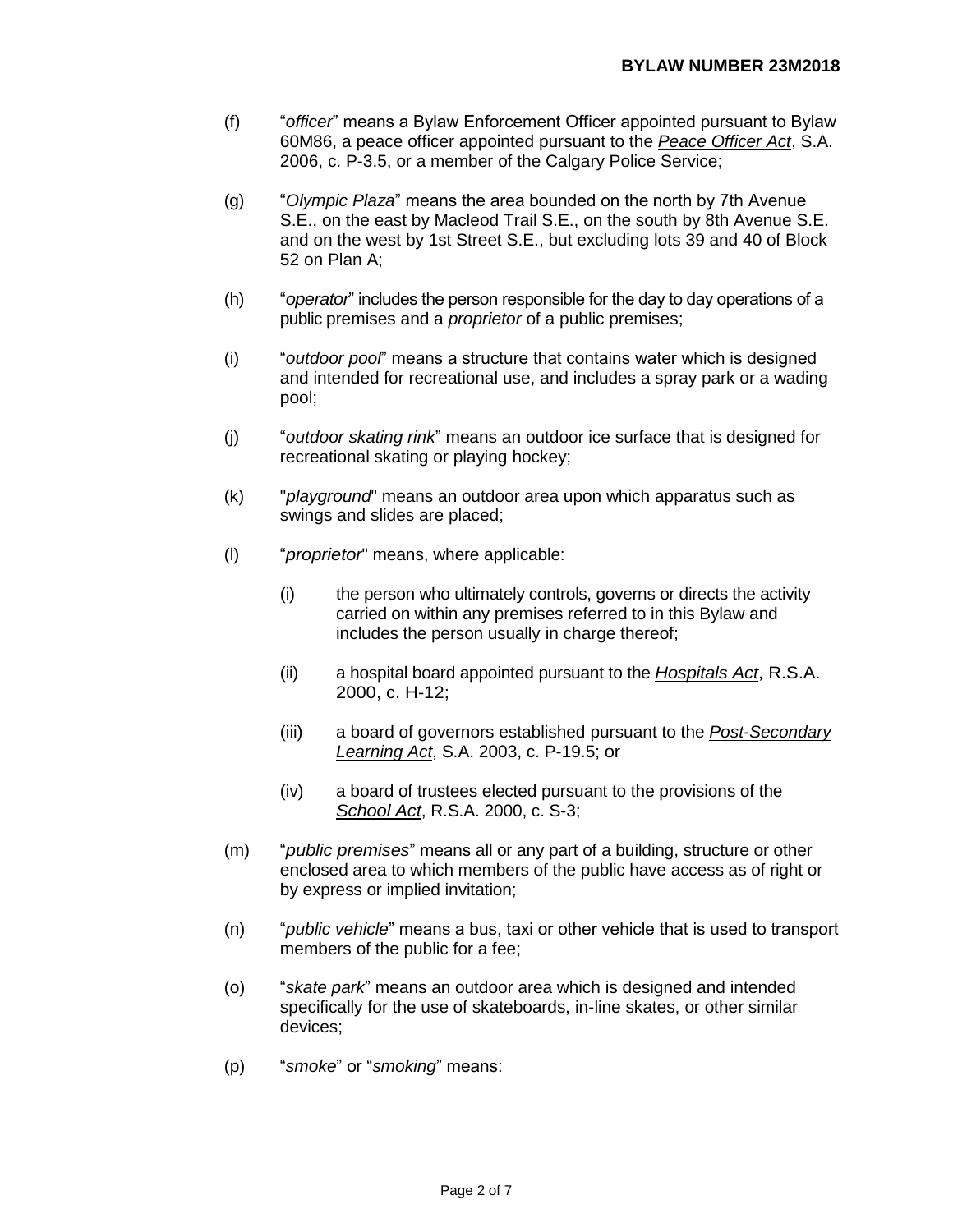- (i) inhaling or exhaling the smoke produced by burning *tobacco* or *cannabis*; or
- (ii) holding or otherwise having control of any device or thing containing lit *tobacco* or *cannabis*;
- (q) "*sports field*" means an outdoor area which is set apart and used for the playing of sporting activities;
- (r) "*taxi*" means any taxi, limousine or private for hire vehicle licensed pursuant to the provisions of the Livery Transport Bylaw 6M2007;
- (s) "*tobacco*" means a product composed in whole or in part of tobacco, including tobacco leaves and any extract of tobacco leaves, but does not include any product for use in nicotine replacement therapy;
- (t) "*transit property*" means any premises owned, used or occupied by the City for the purpose of providing transit services;
- (u) "*transit vehicle*" means any vehicle which is operated by the *City* for the use of the passenger public including any bus or light rail transit vehicle operated by the *City*;
- (v) "*vape*" or "*vaping*", means:
	- (i) inhaling or exhaling the vapour, emissions or aerosol produced by an *electronic smoking device* or similar device containing *tobacco*, *cannabis* or any other substance, or
	- (ii) holding or otherwise having control of an *electronic smoking device* that is producing vapour, emissions or aerosol from *tobacco*, *cannabis* or any other substance'
- (w) "*workplace*" includes the whole or any part of a building, structure, vehicle or passenger conveyance in which a *business* is carried on but excludes:
	- (i) any part which constitutes public premises, and
	- (ii) private residences.
- (2) All schedules attached to this Bylaw form part of this Bylaw*.*
- (3) Headings or sub-headings are inserted for ease of reference and guidance purposes only and do not form part of this Bylaw.
- (4) Where this Bylaw cites or refers to any act, regulation, code or other bylaw, the citation or reference is to the act, regulation, code or other bylaw as amended, whether amended before or after the commencement of this Bylaw, and includes reference to any act, regulation, code or other bylaw that may be substituted in its place.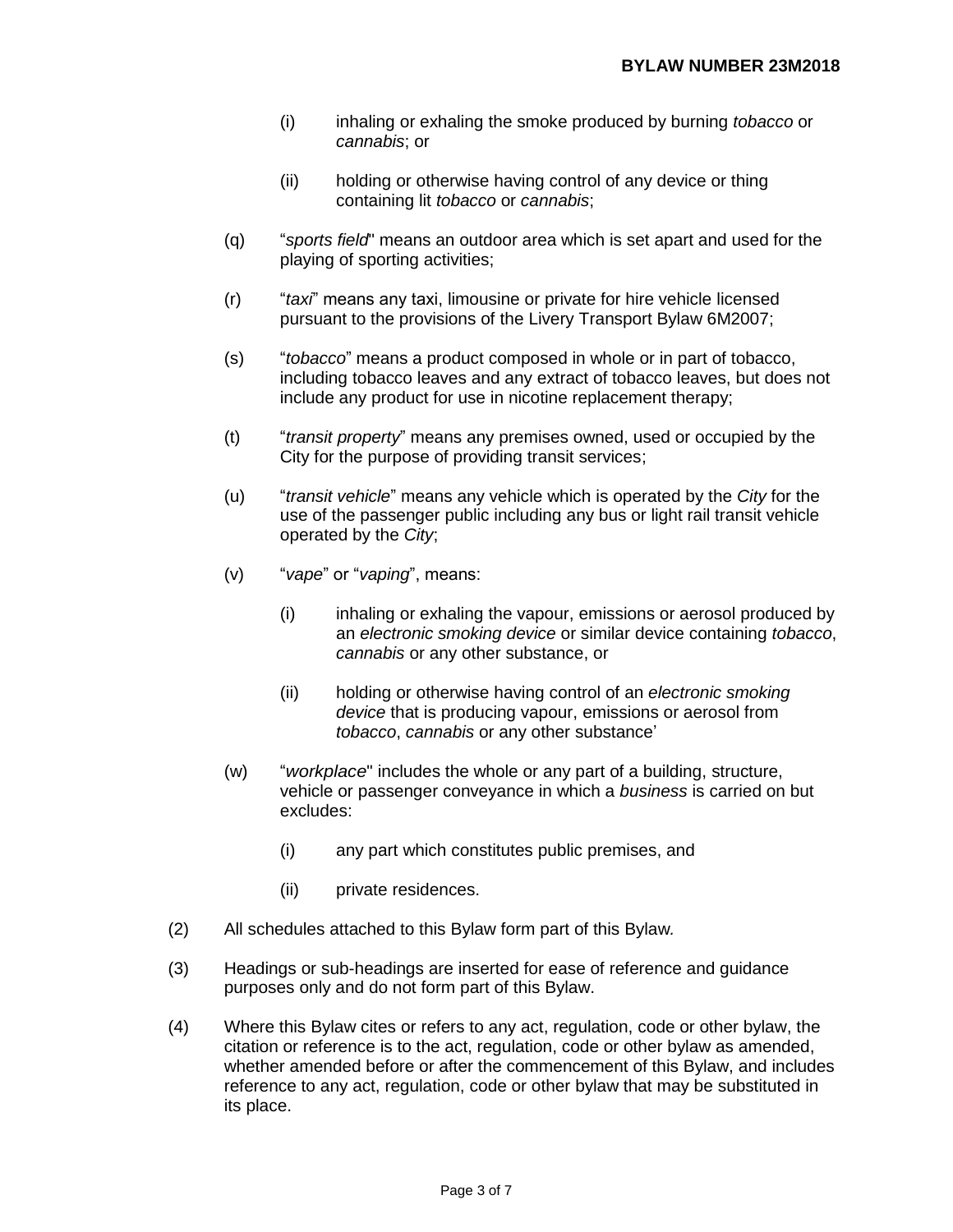- (5) Each provision of this Bylaw is independent of all other provisions and if any provision is declared invalid for any reason by a court of competent jurisdiction, all other provisions of this Bylaw remain valid and enforceable.
- (6) Nothing in this Bylaw relieves a person from complying with any provision of any federal, provincial or municipal law or regulation or any requirement of any lawful permit, order or licence.

### **PROHIBITION**

- 3. A person must not *smoke* or *vape*:
	- (a) in a *public premises*, a *workplace* or a *public vehicle*;
	- (b) in, on or within 5 metres of a:
		- (i) *outdoor pool*;
		- (ii) *outdoor skating rink*;
		- (iii) *playground*;
		- (iv) *skate park*;
		- (v) *sports field*; or
		- (vi) *transit property*;

to which the public has access as of right or by express or implied invitation;

- (c) within 5 metres of an entrance or exit to a *public premises*; or
- (d) in *Olympic Plaza*.
- 4. An *employer*, *operator* or *proprietor* must not permit a person to *smoke* or *vape* on premises controlled or owned by them where doing so is prohibited by this Bylaw.

### **EXCEPTIONS**

- 5. (1) Despite any other provision of this Bylaw a person may, inside an enclosed premises where the primary function of the premises is the sale of *electronic smoking devices*, use an *electronic smoking device* to sample a product, other than *tobacco* or *cannabis*, prior to purchase.
	- (2) Section 4 does not apply to an *employer*, *operator* or *proprietor* who allows a person to use an *electronic smoking device* to sample a product, other than *tobacco* or *cannabis*, prior to purchase inside an enclosed premises where the primary function of the premises is the sale of *electronic smoking devices*.
	- (3) Despite any other provision of this Bylaw a person may *smoke* or *vape tobacco*  in a location designated as a smoking room pursuant to section 5 of the *Tobacco and Smoking Reduction Act*, S.A. 2005, c. T-3.8.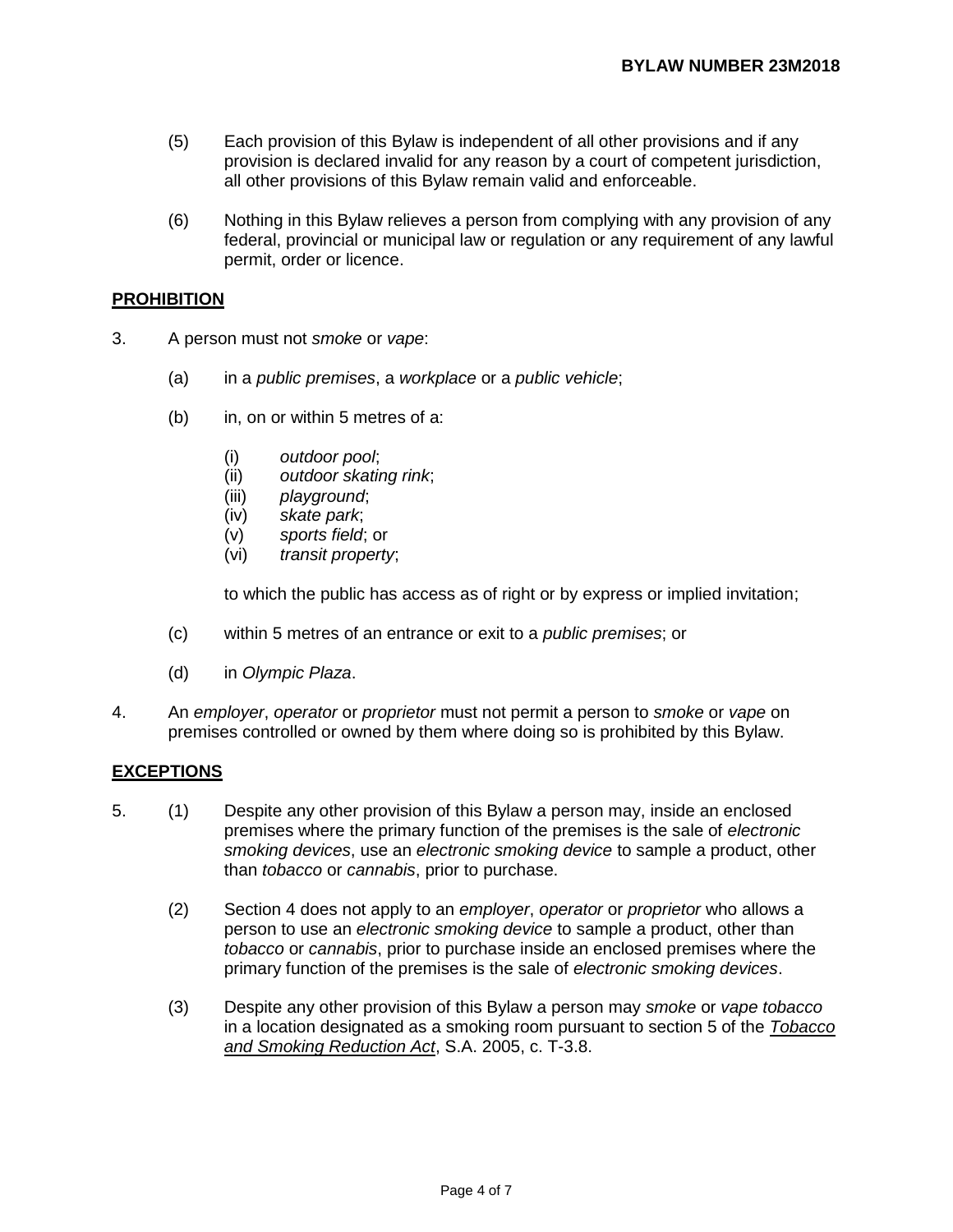# **OFFENCES**

6. Any person who contravenes any provision of this Bylaw by doing any act or thing which the person is prohibited from doing, or by failing to do any act or thing the person is required to do, is guilty of an offence pursuant to this Bylaw.

## **ENFORCEMENT**

- 7. (1) Where an *officer* believes that a person has contravened any provision of this Bylaw, the *officer* may commence proceedings against the person by issuing a violation ticket in accordance with the *Provincial Offences Procedure Act*, R.S.A. 2000, c. P-34.
	- (2) This section shall not prevent an *officer* from issuing a violation ticket requiring a court appearance of the defendant pursuant to the *Provincial Offences Procedures Act* or from laying an information instead of issuing a violation ticket.

### **PENALTY**

- 8. (1) Where there is a specified penalty listed for an offence in Schedule A to this Bylaw, that amount is the specified penalty for the offence.
	- (2) Where there is a minimum penalty listed for an offence in Schedule A to this Bylaw, that amount is the minimum penalty for the offence.
	- (3) In this section, "specified penalty" means an amount that can be paid by a person who is issued a violation ticket and is authorized to make a voluntary payment without a Court appearance.

## **REPEAL**

9. Bylaw 57M92, The Smoking Bylaw, is hereby repealed.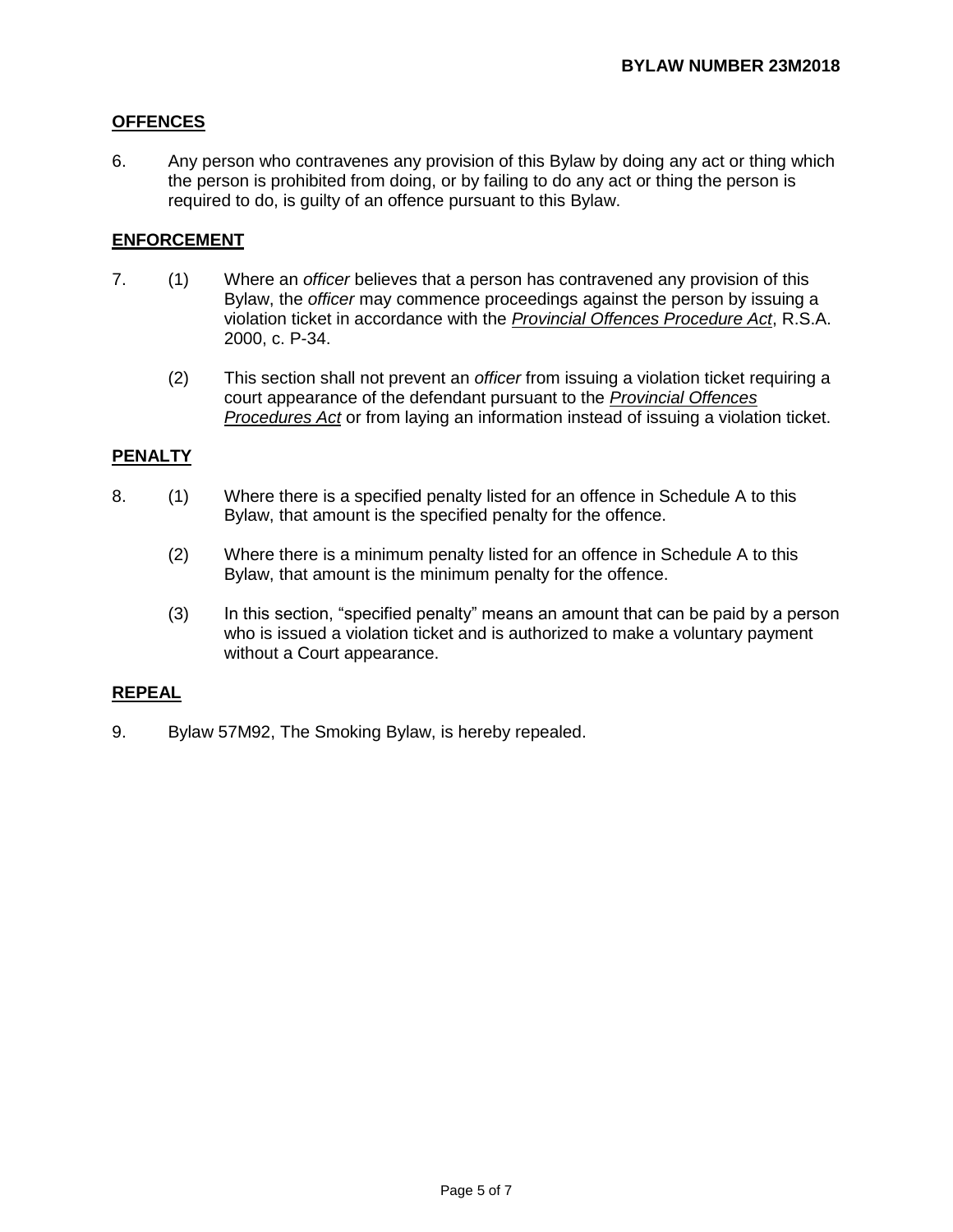# **COMING INTO FORCE**

10. This Bylaw comes into force on the day it is passed.

**READ A FIRST TIME ON** 

READ A SECOND TIME ON

READ A THIRD TIME ON

| 05 2018 |
|---------|
| 05 2018 |
| 052018  |
|         |

MAYOR SIGNED ON **APRIL** 05 2018 Bonnie & Arland. **ACTING CITY CLERK** 052013 APRIL SIGNED ON